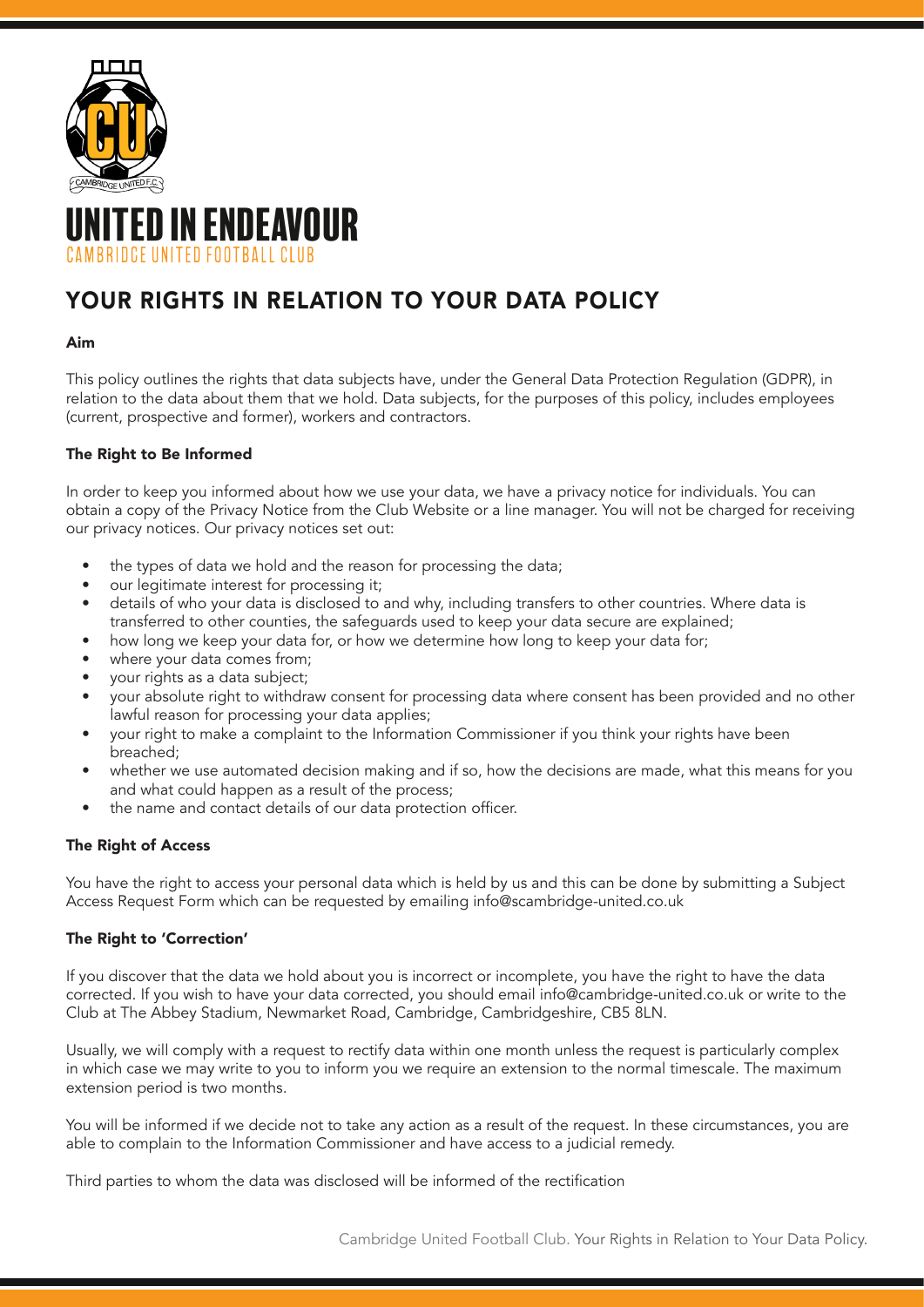#### The Right to 'Erasure'

In certain circumstances, we are required to delete the data we hold on you. Those circumstances are:

- where it is no longer necessary for us to keep the data;
- where we relied on your consent to process the data and you subsequently withdraw that consent. Where this happens, we will consider whether another legal basis applies to our continued use of your data;
- where you object to the processing (see below) and the Club has no overriding legitimate interest to continue the processing;
- where we have unlawfully processed your data;
- where we are required by law to erase the data.

If you wish to make a request for data deletion, you should email info@cambridge-united.co.uk or write to the Club at The Abbey Stadium, Newmarket Road, Cambridge, Cambridgeshire, CB5 8LN.

We will consider each request individually, however, you must be aware that processing may continue under one of the permissible reasons. Where this happens, you will be informed of the continued use of your data and the reason for this.

Third parties to whom the data was disclosed will be informed of the erasure where possible unless to do so will cause a disproportionate effect on us.

#### The Right of 'Restriction'

You have the right to restrict the processing of your data in certain circumstances.

We will be required to restrict the processing of your personal data in the following circumstances:

- where you tell us that the data it holds on you is not accurate. Where this is the case, we will stop processing the data until it has taken steps to ensure that the data is accurate;
- where the data is processed for the performance of a public interest task or because of our legitimate interests and you have objected to the processing of data. In these circumstances, the processing may be restricted whilst we consider whether our legitimate interests mean it is appropriate to continue to process it;
- when the data has been processed unlawfully:
- where we no longer need to process the data but you need the data in relation to a legal claim.

If you wish to make a request for data restriction, you should email info@cambridge-united.co.uk or write to the Club at The Abbey Stadium, Newmarket Road, Cambridge, Cambridgeshire, CB5 8LN.Where data processing is restricted, we will continue to hold the data but will not process it unless you consent to the processing or processing is required in relation to a legal claim. Where the data to be restricted has been shared with third parties, we will inform those third parties of the restriction where possible unless to do so will cause a disproportionate effect on us. You will be informed before any restriction is lifted.

#### The Right to Data 'Portability'

You have the right to obtain the data that we process on you and transfer it to another party. Where our technology permits, we will transfer the data directly to the other party.

Data which may be transferred is data which:

- you have provided to us; and
- is processed because you have provided your consent or because it is needed to perform the employment contract between us; and
- is processed by automated means.

If you wish to exercise this right, please speak to the Club's Data Controller.

We will respond to a portability request without undue delay, and within one month at the latest unless the request is complex or we receive a number of requests in which case we may write to you to inform you that we